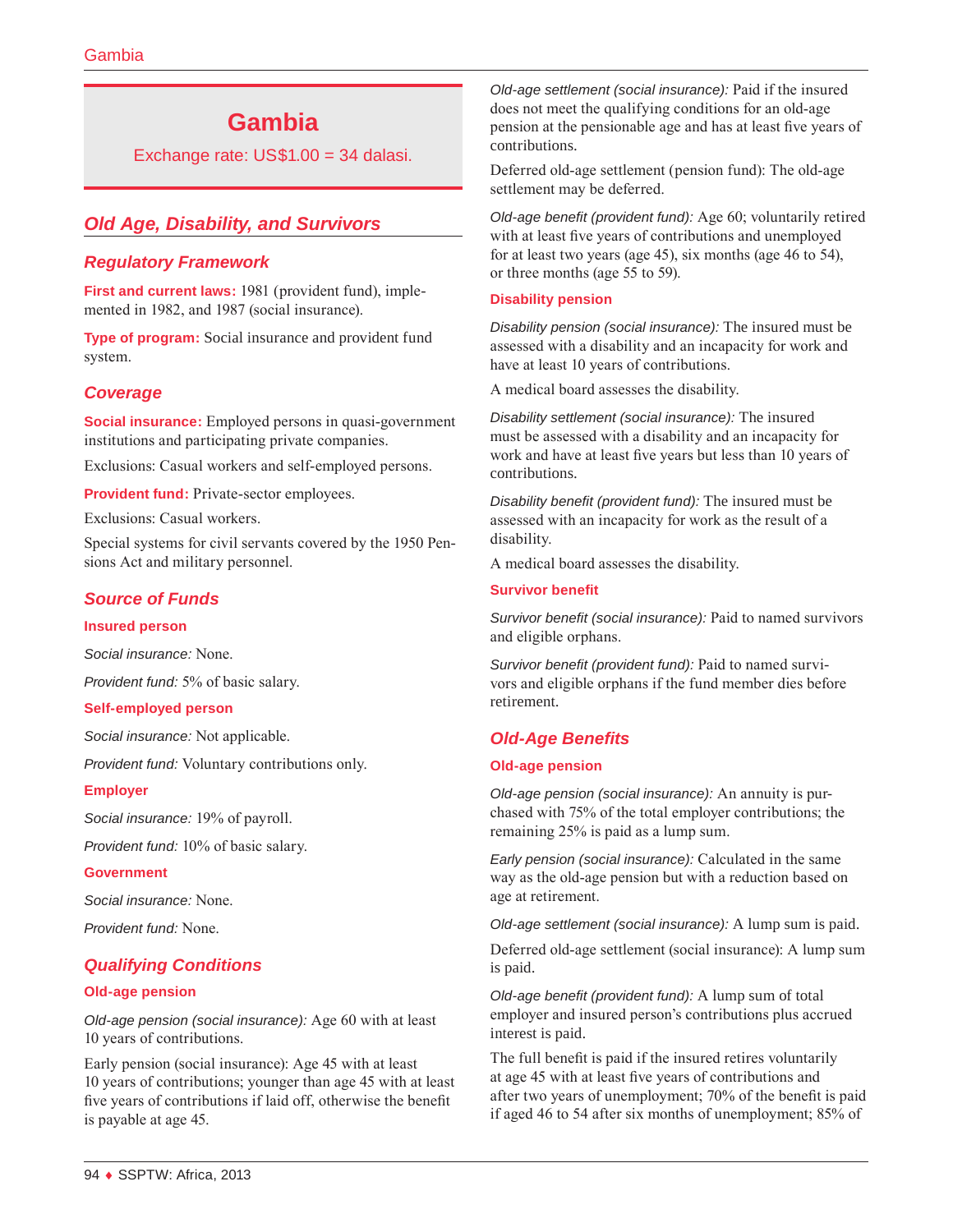the benefit is paid if aged 55 or older after three months of unemployment.

# *Permanent Disability Benefits*

### **Disability pension**

*Disability pension (social insurance):* An annuity is purchased with 75% of the total employer contributions; the remaining 25% is paid as a lump sum. The total amount may be paid as a lump sum if the insured is seriously ill.

*Disability settlement (social insurance):* A lump sum is paid.

*Disability benefit (provident fund):* A lump sum of total employer and insured person's contributions plus accrued interest is paid.

Partial disability (provident fund): A lump sum of up to 50% of the full disability benefit is paid, according to the assessed degree of disability. Further payments are based on an assessment of the disability by a medical board.

### *Survivor Benefits*

### **Survivor benefits**

*Survivor benefit (social insurance):* A lump sum of twice the deceased's annual salary is paid if the deceased was a contributing member, irrespective of the number of contributions; a lump sum is paid based on the value of the accrued pension if the deceased opted to take an early pension; the remaining balance of the pension is paid if the deceased was a pensioner.

*Survivor benefit (provident fund):* A lump sum of total employer and insured person's contributions plus accrued interest is paid.

# *Administrative Organization*

Social Security and Housing Finance Corporation administers the social insurance and provident fund.

# *Work Injury*

# *Regulatory Framework*

**First law:** 1940 (workmen's compensation).

**Current law:** 1990 (industrial injuries compensation), implemented in 1996.

**Type of program:** Employer-liability system.

### *Coverage*

Employed persons in central government and public enterprises, local government authorities, and the private sector.

Exclusions: Self-employed persons, military personnel, casual and household workers, and family members living in the employer's home.

## *Source of Funds*

**Insured person:** None.

**Self-employed person:** Not applicable.

**Employer:** 1% of covered payroll.

The maximum monthly earnings used to calculate contributions are 1,500 dalasi.

**Government:** None; contributes as an employer for civil servants.

# *Qualifying Conditions*

**Work injury benefits:** There is no minimum qualifying period, but the incapacity must last at least five consecutive days.

### *Temporary Disability Benefits*

60% of the insured's earnings is paid monthly for up to six months.

The maximum monthly earnings used to calculate benefits are 1,500 dalasi.

Partial disability: A reduced pension is paid (usually 60% of the difference between earnings before and after the disability began) until recovery or certification of permanent disability after 12 months.

# *Permanent Disability Benefits*

**Permanent disability pension:** If the insured has a total disability, a monthly pension of 60% of the insured's earnings is paid.

The minimum monthly benefit is 100 dalasi.

The maximum monthly earnings used to calculate benefits are 1,500 dalasi.

Constant-attendance allowance: If the insured requires the constant attendance of others to perform daily functions, 25% of the permanent disability pension is paid.

Partial disability: For an assessed degree of disability of 20% or more, a reduced pension is paid according to the assessed degree of disability; for an assessed disability of less than 20%, a lump sum is paid.

# *Survivor Benefits*

**Survivor benefit:** A lump sum of 120 months of the deceased's earnings is paid to survivors who were fully dependent on the insured; a reduced benefit is paid to survivors who were partially dependent.

The minimum survivor benefit is 100,000 dalasi.

The maximum survivor benefit is 180,000 dalasi.

The maximum monthly earnings used to calculate benefits are 1,500 dalasi.